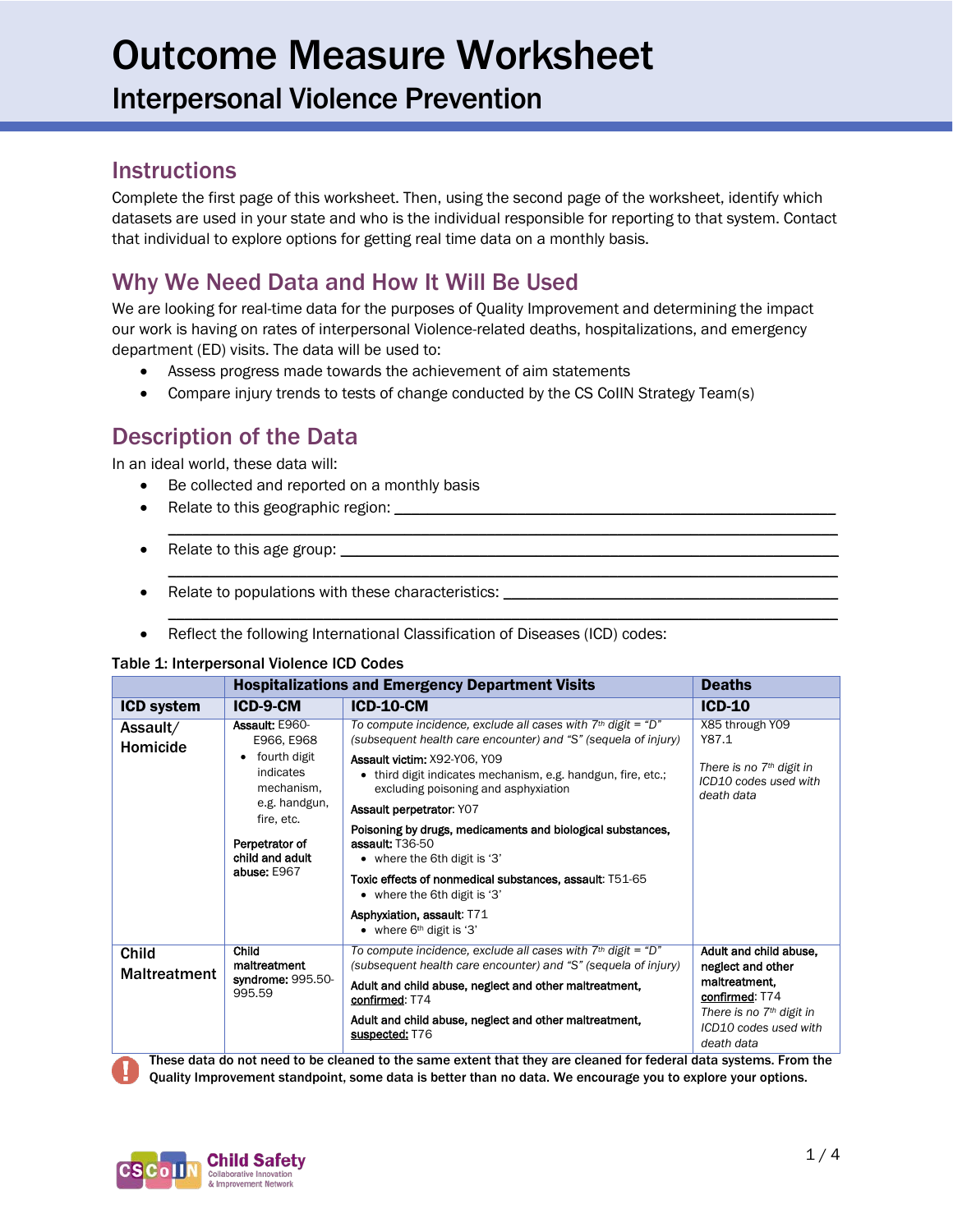Interpersonal Violence Prevention

### Who Manages Injury Datasets?

The following individuals or organizations might be able to provide you with more information about data collected and reported in your state/jurisdiction:

#### Table 2: Individuals with Access to Data

| <b>State Epidemiologist</b>                                    | Name:  | <b>Phone Number:</b> |  |  |
|----------------------------------------------------------------|--------|----------------------|--|--|
|                                                                | Email: |                      |  |  |
| <b>Child Death Review</b><br>Coordinator                       | Name:  | <b>Phone Number:</b> |  |  |
|                                                                | Email: |                      |  |  |
| <b>Medical Examiners or</b><br><b>Coroners</b>                 | Name:  | <b>Phone Number:</b> |  |  |
|                                                                | Email: |                      |  |  |
| <b>State Administrator</b>                                     | Name:  | <b>Phone Number:</b> |  |  |
|                                                                | Email: |                      |  |  |
| Hospital<br>Epidemiologist(s)                                  | Name:  | <b>Phone Number:</b> |  |  |
|                                                                | Email: |                      |  |  |
| Department of<br><b>Children and Families</b><br>Administrator | Name:  | <b>Phone Number:</b> |  |  |
|                                                                | Email: |                      |  |  |
| Other:                                                         | Name:  | <b>Phone Number:</b> |  |  |
|                                                                | Email: |                      |  |  |
| Other:                                                         | Name:  | <b>Phone Number:</b> |  |  |
|                                                                | Email: |                      |  |  |
| Other:                                                         | Name:  | <b>Phone Number:</b> |  |  |
|                                                                | Email: |                      |  |  |

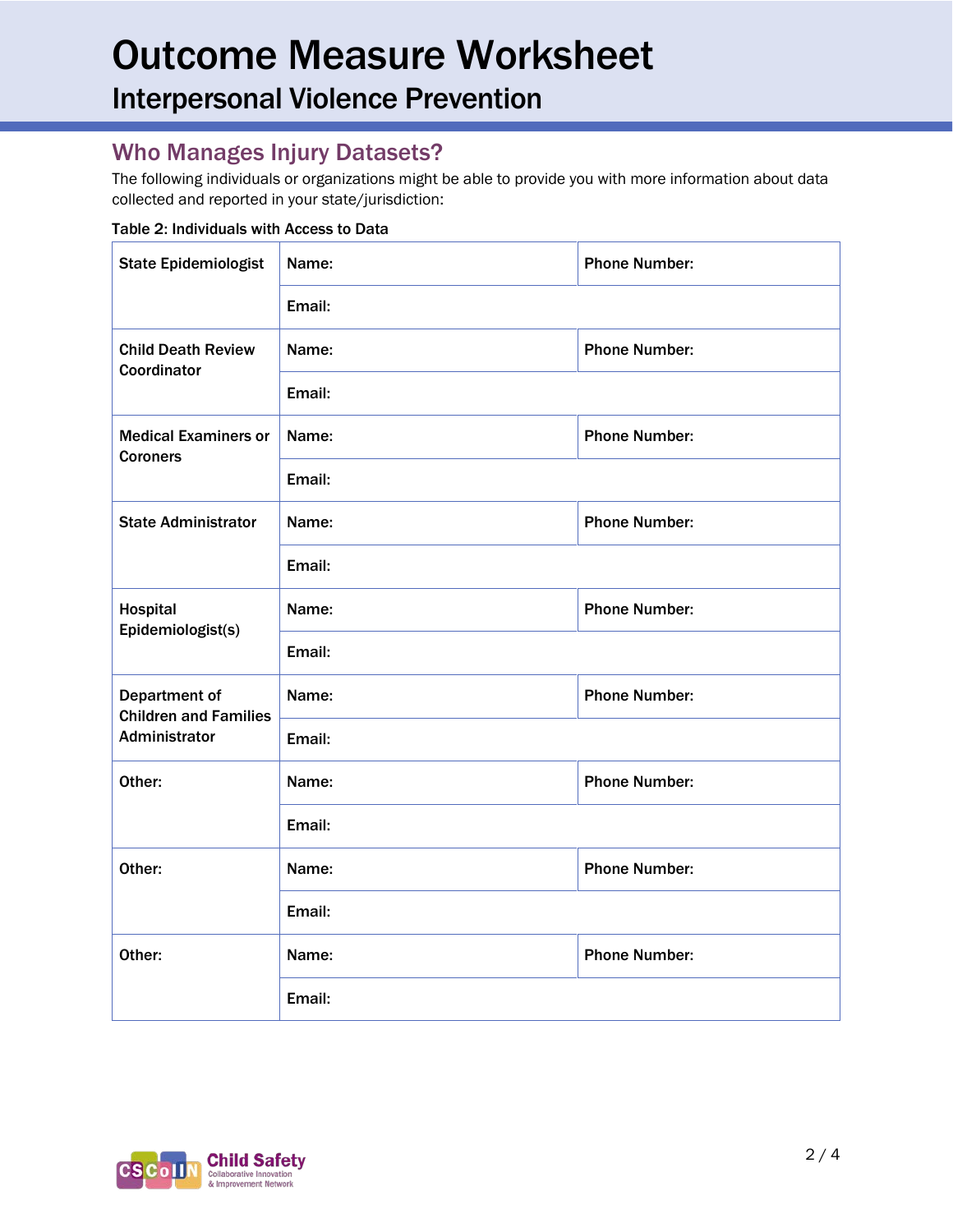Interpersonal Violence Prevention

#### Injury Datasets

The following datasets contain the relevant data we are seeking on a state/jurisdiction level. You may need help from individuals in the table above to answer questions about these systems. Table 3: Data Reporting Systems

| <b>Data System</b>                                                                                  | Does your S/J, or<br>hospitals in your S/J have<br>or report to this system? | Who is responsible for<br>this system in your<br>state/jurisdiction? | Does the system<br>contain the data you<br>are looking for? |
|-----------------------------------------------------------------------------------------------------|------------------------------------------------------------------------------|----------------------------------------------------------------------|-------------------------------------------------------------|
| ED, Hospitalization and Death Data Systems                                                          |                                                                              |                                                                      |                                                             |
| <b>Healthcare Cost and</b><br><b>Utilization Project</b><br>(HCUP)                                  |                                                                              |                                                                      |                                                             |
| <b>National Emergency</b><br><b>Medical Services</b><br><b>Information System</b><br>(NEMSIS)       |                                                                              |                                                                      |                                                             |
| <b>Syndromic Surveillance</b><br><b>System</b>                                                      |                                                                              |                                                                      |                                                             |
| <b>The National Trauma</b><br>Data Bank® (NTDB®)                                                    |                                                                              |                                                                      |                                                             |
| <b>Crime Reports</b>                                                                                |                                                                              |                                                                      |                                                             |
| <b>Child Abuse and Neglect</b><br><b>Reports</b>                                                    |                                                                              |                                                                      |                                                             |
| Other:                                                                                              |                                                                              |                                                                      |                                                             |
| <b>ED Visit Data Systems</b>                                                                        |                                                                              |                                                                      |                                                             |
| <b>Emergency Department</b><br>(State Emergency<br><b>Department Databases)</b><br><b>HCUP-SEDD</b> |                                                                              |                                                                      |                                                             |
| <b>National Electronic Injury</b><br><b>Surveillance System</b>                                     |                                                                              |                                                                      |                                                             |
| <b>National Electronic Injury</b><br>Surveillance System- All<br><b>Injury Program</b>              |                                                                              |                                                                      |                                                             |
| Other:                                                                                              |                                                                              |                                                                      |                                                             |